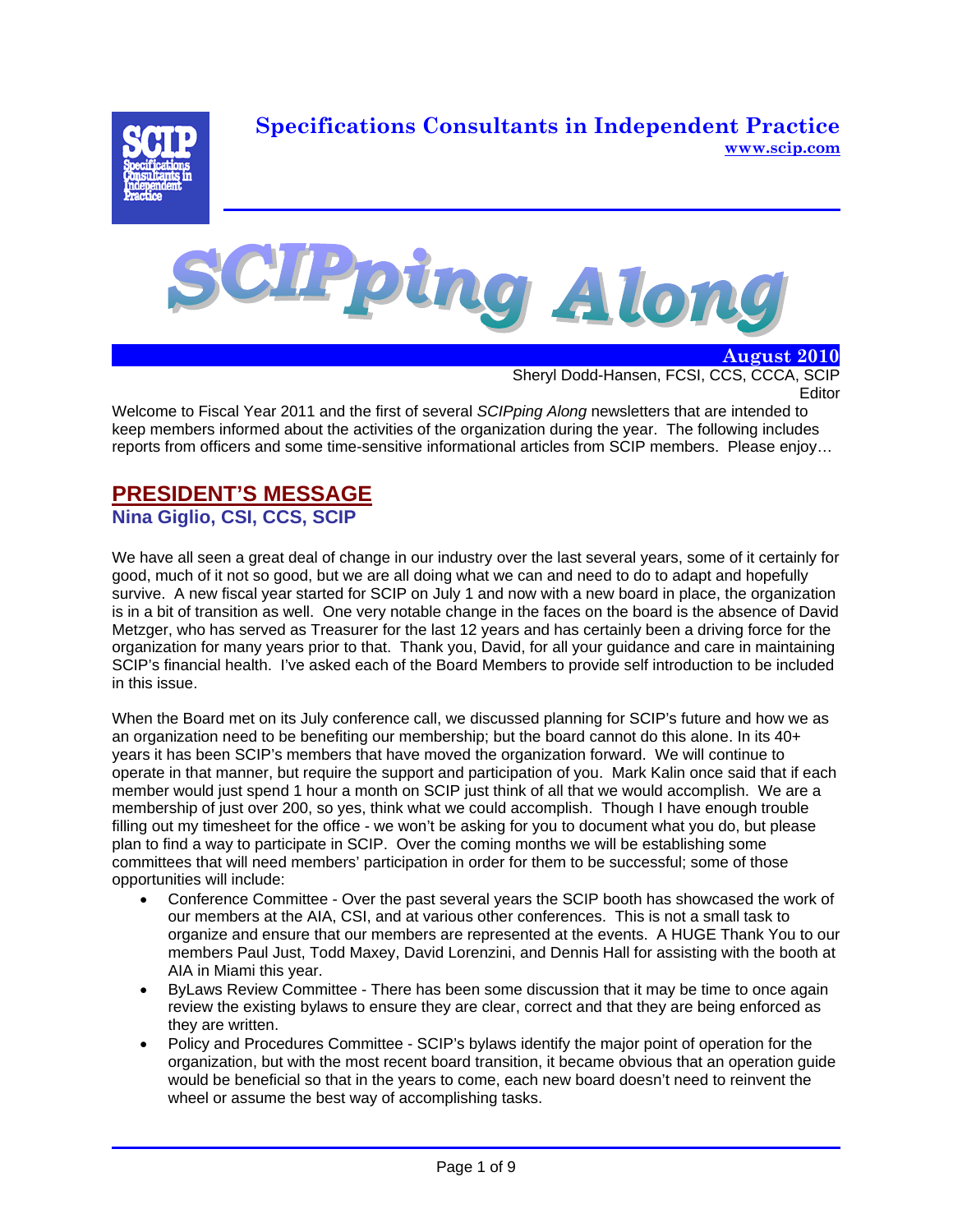$\overline{a}$ 

- Sponsorship Committee As more and more manufacturers are coming to understand the importance that SCIP members bring to the table we have seen an outpouring of desire from these companies wanting to support SCIP activities. It is time to evaluate the sponsorship program that was established and ensure that both the organization and the sponsor are receiving benefit from these agreements.
- Organizational Alliances Committee SCIP has a written alliance with CSI and CSC; again it is my goal to bring these alliances to life so that there is true mutual benefit between the organizations.

We will be looking for members that are interested in participating in these committees, so please feel free to contact me at ngiglio@hbig.us or any other board member and express your interest. Also if you believe there is an area that SCIP needs to be participating or a way that we should be supporting our members, please bring that to the attention of the board.

The board holds its meetings each month on the 2nd Thursday at 2 pm Eastern time. If you have an item that needs to be brought forward at this meeting please contact any board member and we will attempt to get the topic on the agenda in the coming month.

Thanks to Holly Robinson and Randal Reifsnider for managing the SCIP LinkedIn Group; there are currently 40 members signed up to participate.

Thanks to Sheryl Dodd-Hansen for agreeing to once again ride herd on the board to get a few more issues of *SCIPping Along* out this year.

As I have been heard saying - if everyone does a little, no one has to do a lot; even in this slower economy, many of us are reconnecting with our "freetime", so I hope you will apportion a bit of that time to SCIP activities.

### **SCIP Events at Construct2010 in Philadelphia**

SCIP membership attendance seemed to have been down a bit this year, most likely due to the continued downturn in the economy and then certainly affected by the location on the East Coast, an added hardship to our West Coast membership.

Tuesday evening, ARKEMA hosted an enjoyable get together where our membership once again had the opportunity to catch up with friends before the bustle of the week really got underway.

Congratulations to SCIP members who were recipients of CSI honors and awards including: Wade Bevier - Certificate of Merit and Appreciation John Guill - Ben John Small Memorial Award Spec Guy (Phil and Nancy Kabza) - Hans William Meier Award Nina Giglio - J. Norman Hunter Memorial Award Paul Bertram, Jr. - Distinguished Service Award

Approximately 40 members attended the SCIP annual meeting held on Saturday morning following the completion of Construct2010. The business meeting wrapped up in 90 minutes and then the open discussion forum continued into the middle of the afternoon. Topics included general practice discussions, along with new technology and best practice for developing new skills. The ever present discussion on how are we all dealing with BIM and are we all eventually out of a job again didn't answer the question but we are each certainly developing skills and new knowledge in these areas. It is unlikely that any of the big global problems were resolved but a great time was had by all the attendees.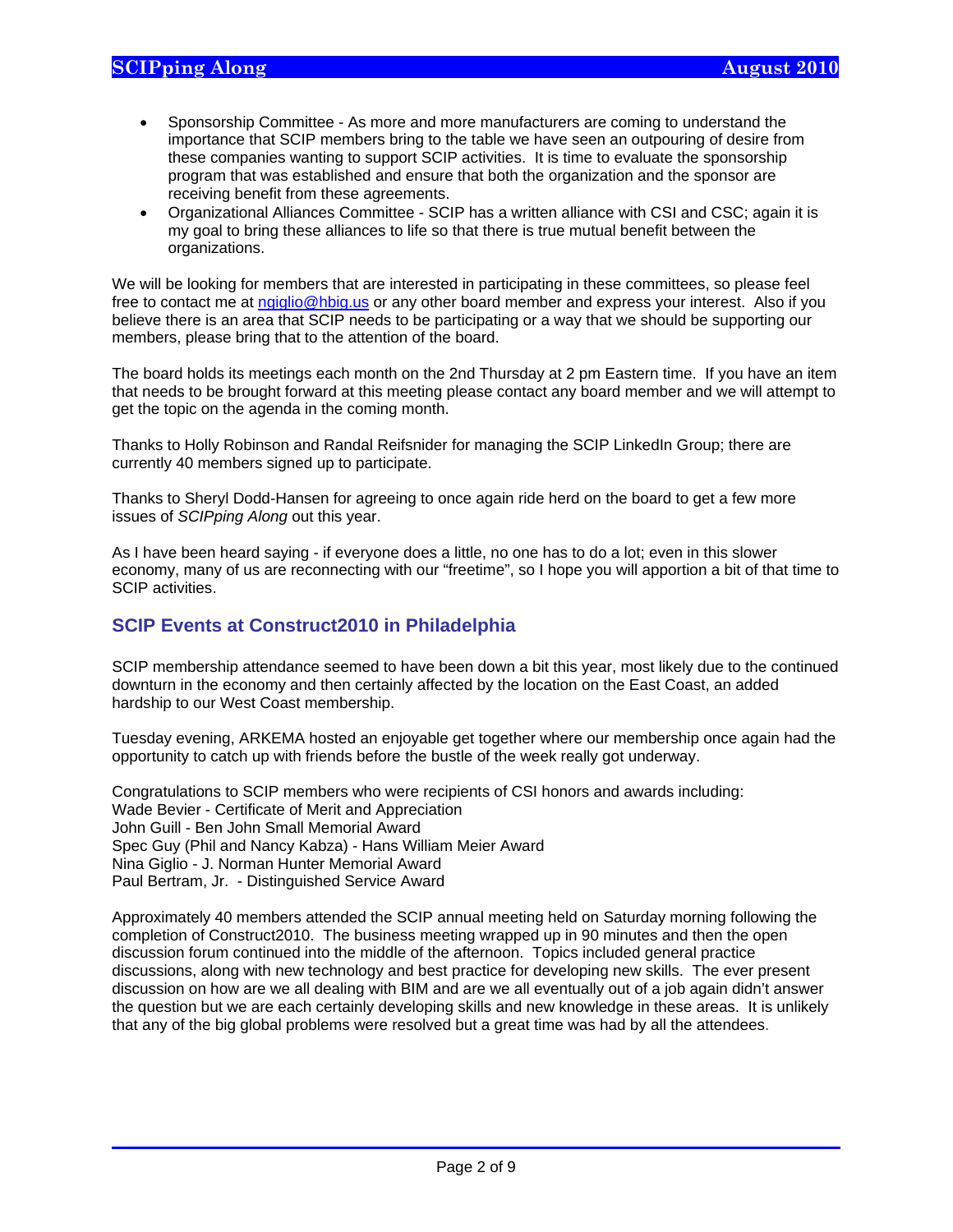### **PRESIDENT-ELECT'S REPORT David Lorenzini FCSI, CCS, SCIP**

### **Introducing President-Elect David Lorenzini**

**SCIP:** I have been a member of SCIP since 1985, the year I passed the CCS exam. I had switched from partner in an architectural firm to independent specifications consultant the year before. My first SCIP annual meeting was in 1985, and I have attended every one since. In 1994 I was elected Secretary-Treasurer, and six months later took over as Editor of the KnowHow for five years, producing 10 issues. In 1996 I registered the scip.com domain name and created the SCIP web site. Eventually, the office of secretary and treasurer became separate and I served as secretary for a few years before becoming a vice president.

**CSI:** My CSI activities have included membership on the Technical Documents Committee, Chair of the Symbols Subcommittee, Chair of the Drawings Subcommittee, Chair of the SpecGuide Update Task Team, and Chair of the SectionFormat/PageFormat Update Task Team. I have been president of two CSI Chapters and co-chair of one region conference. I was elevated to Fellowship in 1991.

**Career:** I originally started my career in Pennsylvania, practiced architecture in California, and currently operate a specifications consulting business out of my home office in Virginia. The bulk of my work consists of higher education projects in California.

*SCIP Goals:* Although my basic officer duties are to assist the President whenever possible to help SCIP function better, I do have a few responsibilities and goals that I would like to advance during my two-year tenure as Vice President.

- 1. The most difficult responsibility is organizing the SCIP archives. As Editor, I was fortunate to inherit Ev Spurling's correspondence file relating to the early efforts to form SCIP, including his entire collection of KnowHows. I reported on this in a past issue of KnowHow. It is difficult because it is time consuming, not as urgent as work obligations, and it needs more research to fill the missing gaps.
- 2. The second responsibility is the continued improvement of the SCIP web site:
	- a. The most difficult task is to create a private folder protected by member password that we can use to share specifications resources and store SCIP archives.
	- b. A more manageable task is to create an RSS (real simple syndication) feed to notify members when important news is added to the web site.
	- c. A third goal is to provide the ability for members to make reservations and payments online.
	- d. A fourth goal, and probably the most important, is to encourage more participation by members in contributing to the content of the website. We already have one loyal contributor who has sent articles of interest for five years without missing a month. Ralph Leibing, although not a member, submitted his first article "A Niche" in July 2005. According to the survey that appeared on the SCIP web site during June and July this year, 55% of the respondents indicated that they read, or checked out, the Leibing articles "Often". Ralph's articles have provided substantial and thought provoking issues for our members and web site visitors to consider.

#### **ADVERTISING SCIP -- A BENEFIT TO MEMBERS**

Q. How do you get the attention of thousands of architects and design professionals?

A. You advertise, of course.

 $\overline{a}$ 

 Capitalizing on such an opportunity, SCIP took out a 1/6-page promotional advertisement in *Architect Magazine*, published by Hanley Wood, for the months of April through September 2010. Running the ad for six months was the best value, and running it during the month of June when Miami was hosting the AIA Convention was an added reason for advertising.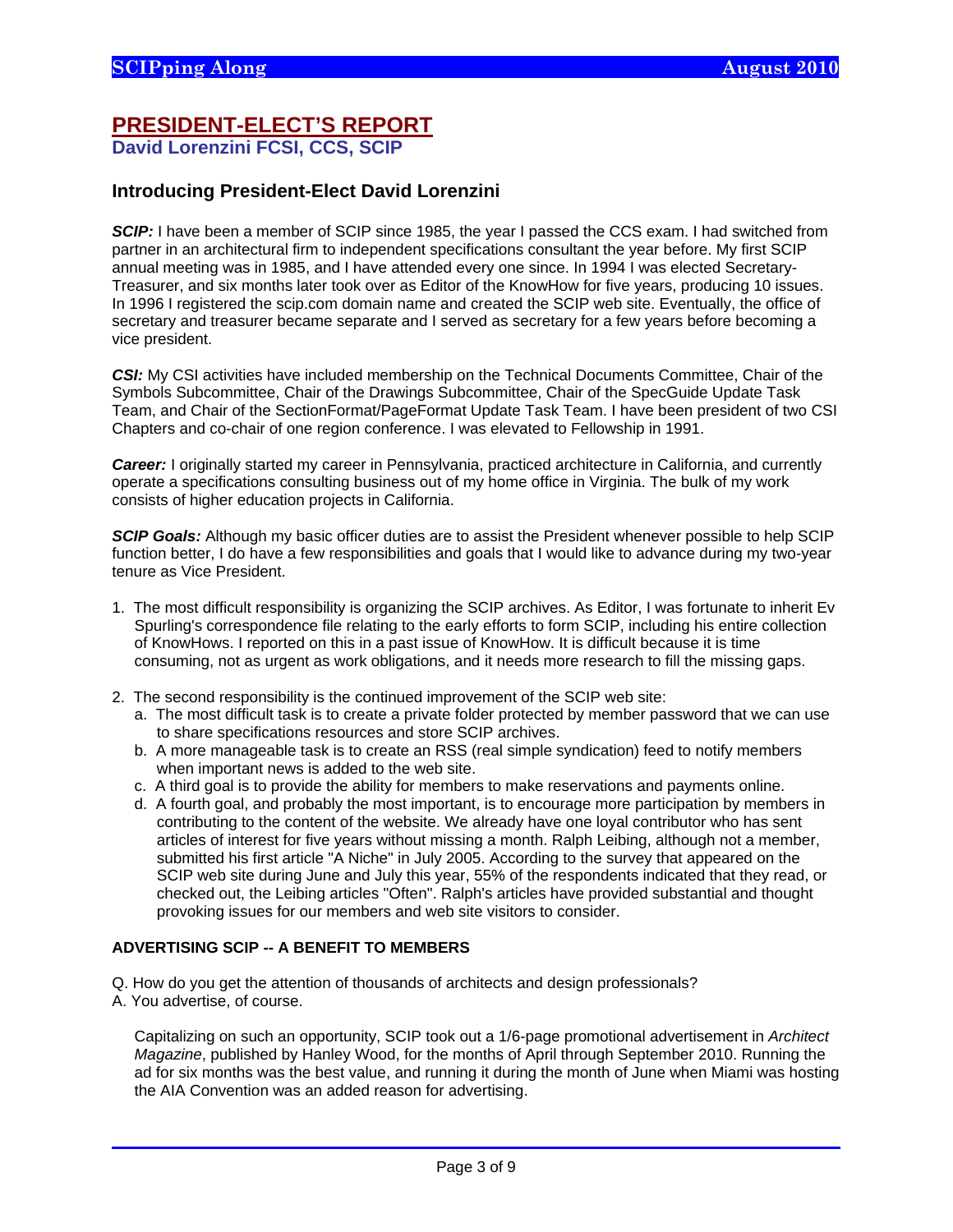$\overline{a}$ 

 Starting in early May, the magazine has been sending SCIP, by email, "sales inquiries" (leads, for short), which includes a summary of leads, an Excel spreadsheet with all the data filled out by the respondents, and a report in Word showing more detailed information about the respondents.

 The purpose of the *Architect* ads was to promote the SCIP web site where the directory of members is available to anyone looking to engage a specifier for a variety of services. The ad prominently shows the SCIP logo and the web site address. So far, after four issues, approximately 60 responses have been received from all over the world, including Brazil, China, India, Iran, Mexico, Yemen, and the USA. SCIP has responded by sending a letter referring recipients to the website, or to call Mark Kalin for more information. (Mark reports that no calls have been received).

 In addition, a single-issue advertisement was placed in the May 2010 issue of *The Construction Specifier*, which coincided with Construct2010, the CSI convention in Philadelphia. The *Specifier* ad sought to inform the design organizations, public agencies, facility managers, and manufacturers that SCIP represented both independent and in-house specification writers who provide specifications and related services. The ad also hoped to attract new members including in-house specifiers who did not realize that they were welcome to join SCIP and participate in the sharing of techniques and industry developments that are common to both groups.

The graphics used for the ads are available for viewing on the SCIP web site at scip.com.

### **VICE PRESIDENT'S REPORT David Stutzman, AIA, CSI, CCS, LEED AP, SCIP**

As I was nearing completion of my architectural studies in 1974, the Dean announced that the school was considering requiring architectural students to take a computer class - programming, not drawing. I did not wait for the final decision and signed up for the course. Today, I am thankful that I did. I could not have known that Fortran concepts would allow me to work efficiently and accurately by creating and customizing macros to help write specifications. Heck, I hardly knew what a spec was when I graduated college. I think the professor mentioned specs once in the professional practice class.

Since then, I have worked as a draftsman, project architect, and specifier. I never considered myself a designer. Design was always left to others. I did enjoy the technical and engineering aspects of design and construction. I have enjoyed a varied background, writing specifications for environmental and process engineering projects and many architectural projects at every scale. The greatest joy still comes from solving daily problems that our clients cannot and guiding product selections - knowing that my contribution made the project a success.

Recently, I heard a specifier lament that his was a dead-end job. He chose to be a specifier and then watched his colleagues remaining in design and project management roles be promoted to firm management positions. He saw no opportunity to improve his position while remaining a specifier. I do not know this individual, but I wonder if he is adapting to changing conditions or simply hanging on to the status quo.

So what are the hot topics facing specifiers… Sustainability? BIM? Whatever is lurking over the horizon? I believe specifying sustainability requirements is nearly routine, now. I find that BIM is the immediate issue and the unknown future is, well, still unknown. Linking specs and models seems to be at the forefront of many discussions. Conspectus is working with several clients to link specifications with building information models. Some attempts have shown some success and others not so much. We are learning from each attempt. And we keep trying. Hopefully we will find or someone else will devise the "right" solution.

I believe SCIP should be proactive in helping our members understand what is happening in the industry and prepare to respond quickly and intelligently. SCIP should help inform members about effective tools and techniques to produce specifications to ensure specifiers remain relevant to the construction industry.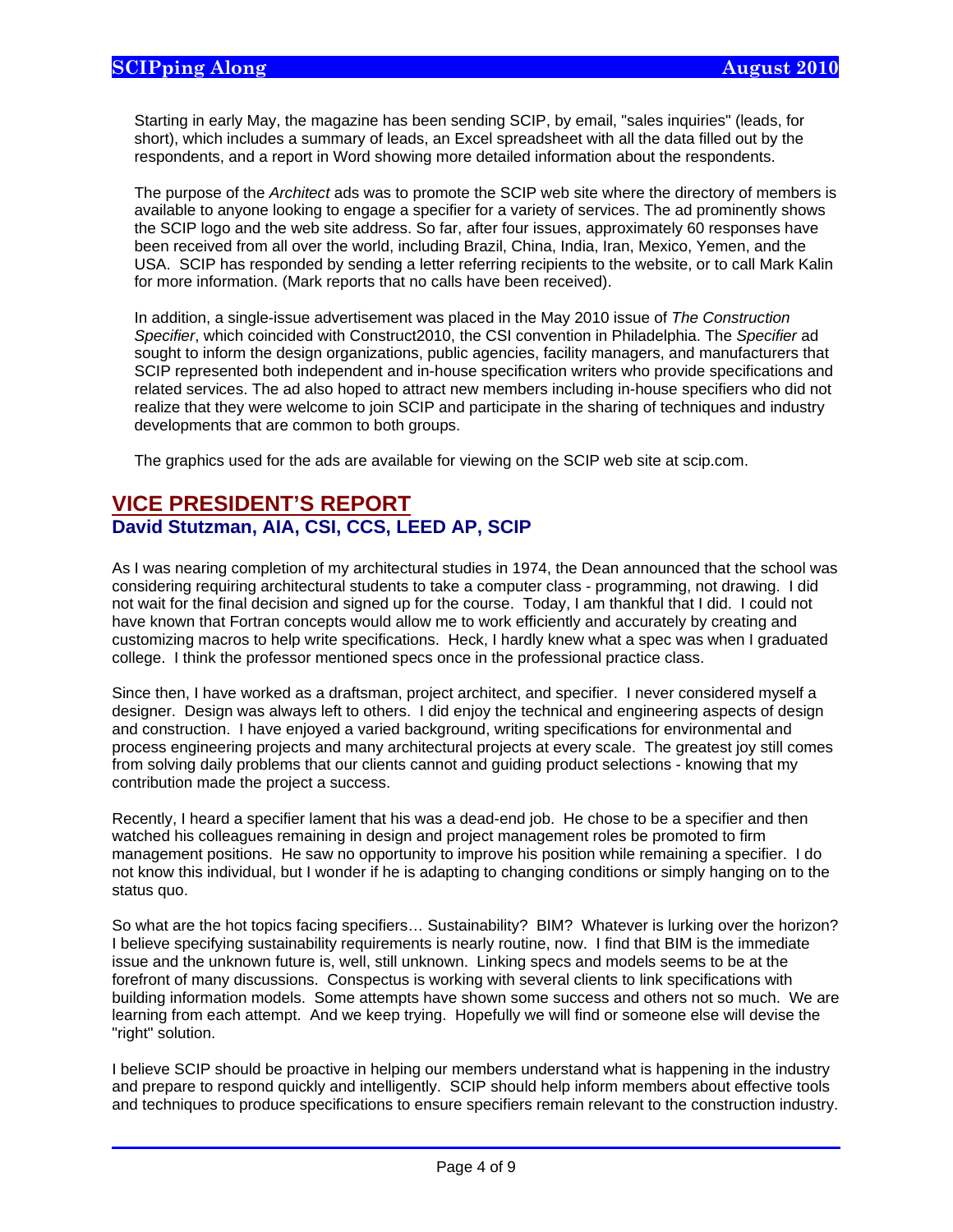I also believe SCIP should be helping the industry understand the value specifiers add to projects. SCIP should be actively promoting specifiers and their invaluable role on construction projects. Although the role seems to be changing as BIM becomes ubiquitous. Specifiers, the young, the old, the experienced, and those that are still (always) learning, must be prepared to adapt to this rapidly changing industry. SCIP should be helping educate members today so each will have the skills needed for that unknown future.

# **VICE PRESIDENT'S REPORT**

## **Gary Beimers, FCSI, CDT, SCIP**

Some of you may be asking, "who is this Beimers guy we've elected as Vice President." Many may recall me as "that Sweet's guy", and you would be right. I spent 11 years with McGraw-Hill Construction, and, while my primary responsibilities related to product classification and product development, I was also called upon to assist with relationship-building with associations like SCIP and CSI. (yep, I had a small role in the free Sweets to SCIP members). Others may identify me with various CSI activities. I've served on both '04 and '95 MasterFormat revision groups, chaired the Technical Committee a few years ago, been involved with OmniClass and the Terminology initiatives, and served as CSI's Liaison to the International Construction Information Society (ICIS) for six years. Add to that participation in the developing years of the International Alliance for Interoperability (IAI), now known as buildingSMART.

What some of you may not know about me may be my two careers prior to Sweet's. I spent my first years out of college as a high school industrial arts teacher. Yep, I taught "Drafting" in the days of t-squares and triangles. The second career was for the A&E division of a large Midwestern retailer, where I was responsible for procurement of construction materials, capital equipment, and maintenance services. It was there that I was introduced to the world of specifications, eventually becoming the specifications coordinator for company projects.

For the last four plus years, I've been doing the "independent thing" (aka "anything for a buck"). I've providing consulting services to CSI for MasterFormat Maintenance; and assisted an information company in the development of an online directory for process equipment and services. I consult to a library management company servicing 50+ firms. More importantly, I've provided specification consulting to a number of AE firms, product manufacturers, and master specifications providers.

Having been on the sidelines of SCIP for a number of years, my interest and participation has increased in recent years. For a lot of years I was a "lurker" and "learner" in the various online discussion forums frequented by SCIP members. While with Sweets, I attended a few SCIP meetings, mostly as observer (and "knowledge sponge"). Finally, able to join SCIP, I took the plunge.

Today I'm looking forward to serving SCIP as Vice President with a mixture of appreciation and excitement for the opportunity to help move a great organization into bigger and better things. I'll always be keenly interested in formats and terminology; but I'm hoping to help further SCIP in the areas like alliances, social networking, emerging technologies, and education.

## **TREASURER'S REPORT & MEMBERSHIP INFORMATION John Carter CSI, CDT, SCIP**

 $\overline{a}$ 

As of July 1 the SCIP membership was 215 total: 171 members; 43 affiliates; 1 retired.

Those who haven't renewed their membership need to send their renewal form and dues to the SCIP Treasurer.

Mail renewal form with your name filled in, and a check for \$50 (payable to SCIP), to: John Carter, C Plus C Consulting LLC, 12526 Neon Way, Granada Hills, CA 91344-1341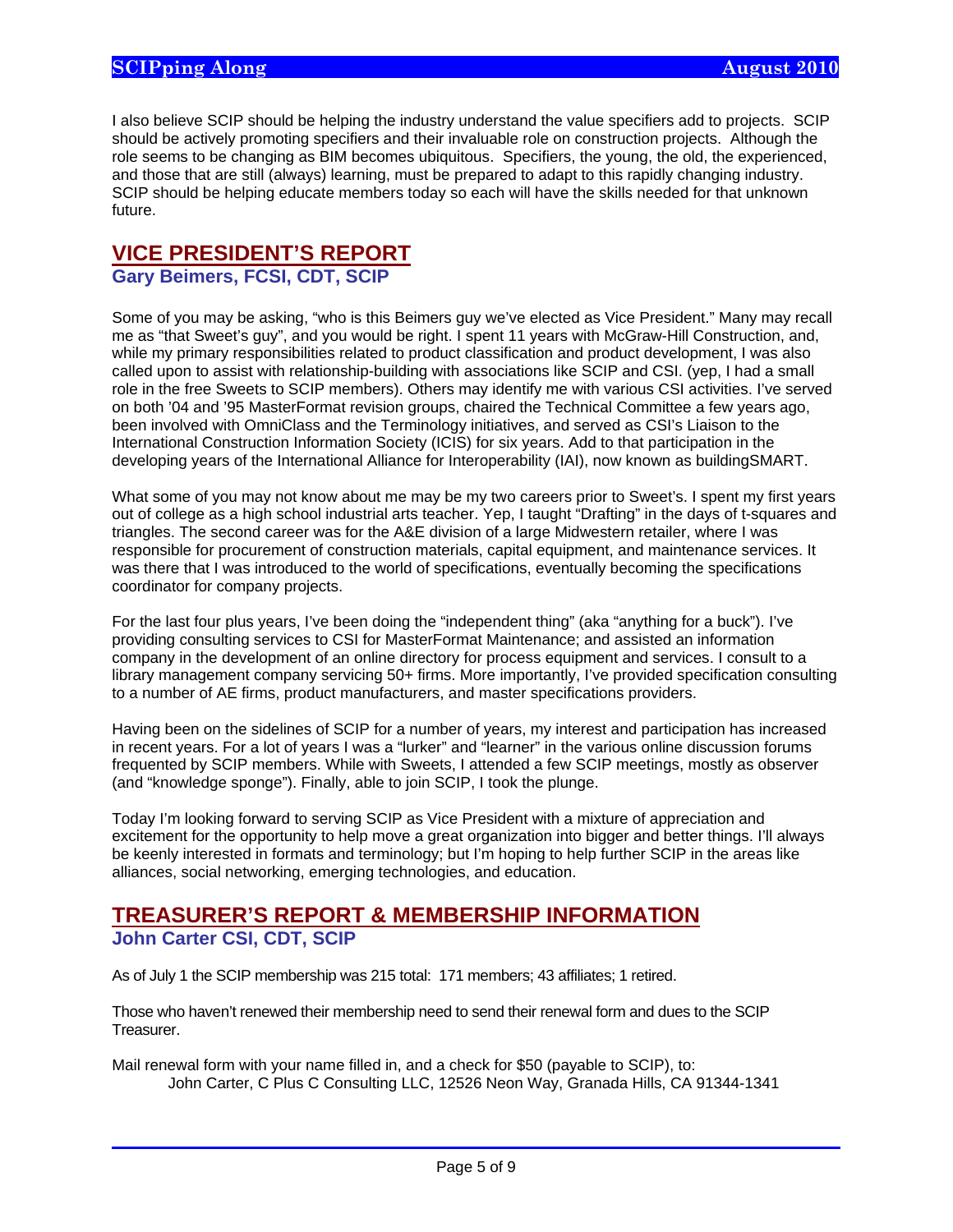## **SECRETARY'S REPORT**

#### **Walter Scarborough**, CSI CCS, AIA, SCIP

From Walter's Dallas Chapter President's message of May 2010

A personal observation about the future of architects: it is my personal observation that, because there is an overwhelming lack of understanding of the anatomy of architecture, the architectural profession, once a noble and important endeavor, is losing its leadership position in the project delivery process. While still claiming responsibility for the technical design of an aesthetic design, the architectural profession has at the same time shown its fundamental inability to provide construction documentation that is sufficient for its intended purposes. Architects have settled for mediocrity, deficient drawings, and bad specifications.

The architectural profession is at a turning point. By the time you read this, I will have given a presentation at CONSTRUCT2010 (the national CSI convention) in Philadelphia in which I will make the case that, by the year 2025, architects will have very little relevance. It is my opinion that contractors are aggressively gaining control of the process and are actively endeavoring to marginalize architects. But the part that bothers me the most is that the architectural profession neither seems to notice this progression, or seem to care it is happening.

BIM is revolutionizing the drawing side of the profession. BIM is a wonderful tool and it is the next logical step for the design professions. However, because there is so much pressure to take time and money out of the project delivery process, it is my belief that the next service to fall victim to "efficiency" will be construction documentation. The perception that seems to prevail with many contractors, subcontractors, and suppliers, is that architects no longer have the ability to provide construction documentation that is sufficient to construct an aesthetic design.

So, it seems entirely logical that when the aesthetic design of a project has been developed and modeled, the model can then be taken by the contractor and the technical design developed. Stated another way, what we once called design development documents will be the conclusion of the design services and the beginning of what we know as shop drawing submittals. Think about it: if the model is definitive and descriptive enough to present the design intent, why would construction documentation from the design professions be necessary when the contractor, via the subcontractors and suppliers, can "take it from there?"

Thus, the following are my personal observations of what the architectural profession will look like in the year 2025:

- Architects will only be needed for planning and the exterior aesthetic design.
- Architects will no longer represent the Owner.
- Architects will be a consultant, not a leader, in the project delivery process.
- The architectural profession will be much smaller than what it was before the recent economical turn of events.
- The technical design will be negotiated between the Owner and the Contractor as part of the cost, time, and scope of work.
- Clients of architects will be contractors.

I truly hope I will be wrong.

 $\overline{a}$ 

## **AFFILIATE DIRECTOR'S REPORT William Pegues, FCSI, CCS, SCIP-Affiliate**

For a short introduction, I served as Affiliate Director several years ago, and I am pleased to do so again. I am here to respond to your concerns and interests, for all SCIP members, not just Affiliate members.

Professionally, I am head of specifications at WDG Architecture, and though located in Washington, DC, I also write the specifications for our Dallas, TX office. The kinds of projects I write for include high rise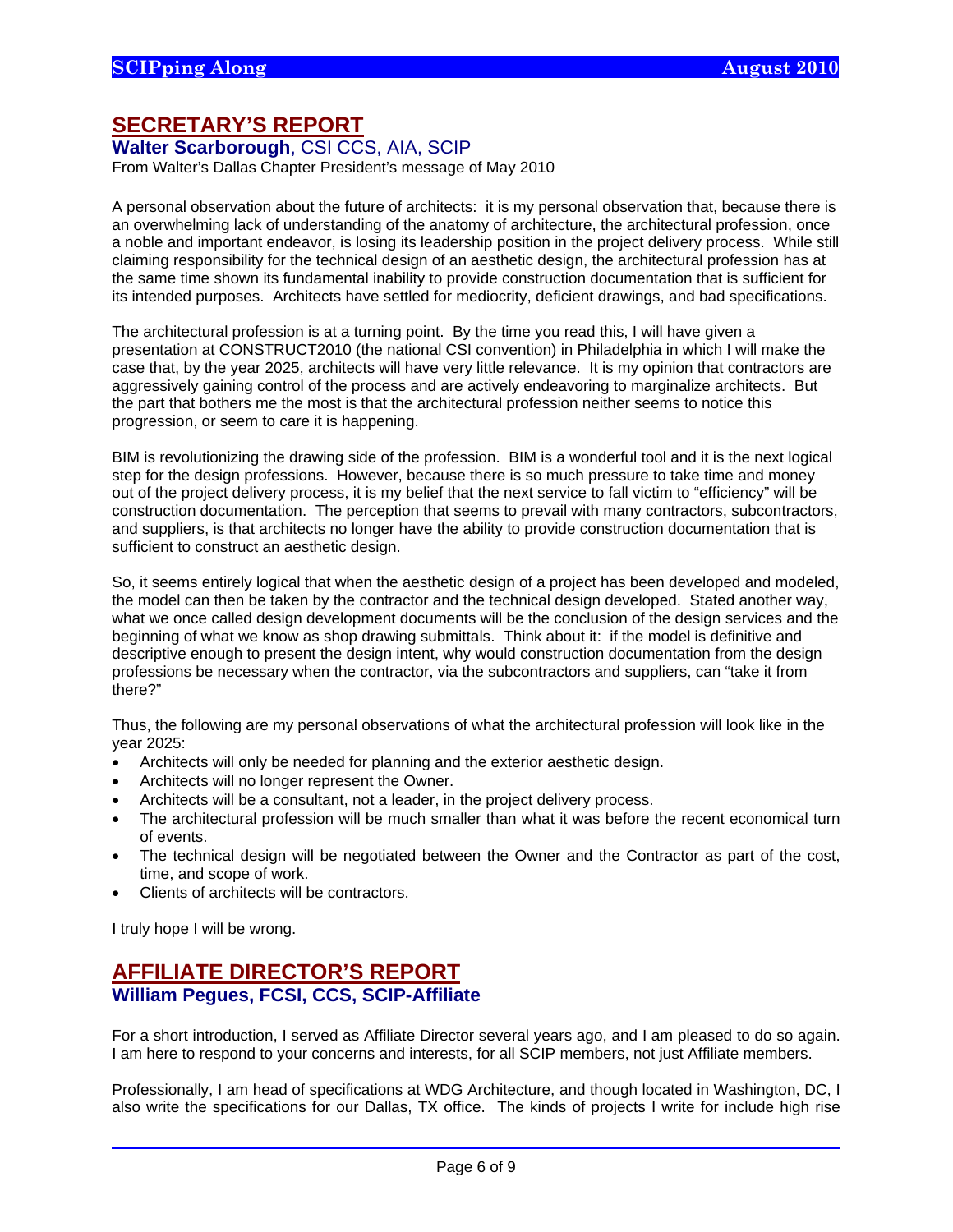residential, university housing, commercial office buildings, corporate headquarters, hospitality and government projects of various types, including design/build projects. I am a Fellow of CSI since 2001, and a member since 1976. I am also an affiliate member of the Architectural Woodwork Institute (AWI) and during the early and mid 1990's, I served on their national board of directors as their first board member from the design community. I have been very involved with them and their Quality Certification Program over the years.

Personally, I am a nationally ranked fencer in the Veterans 60-69 group for foil. It's a great sport, and yes the age range does imply that there is a group for 70+. The top 4 at the end of a season make up a team that goes to World Championship that moves from country to country every year. I have been ranked as high as 6th at the end of a season.

You may reach me at my email wpegues@wdgarch.com any time. I also host the 3 specifications related forums on CSINet.org and I read virtually every post to 4Specs.com and may be reached there as well. For more detailed background information, my LinkedIn Profile (http://www.linkedin.com/in/williampegues) is available. If you don't have a LinkedIn profile, I strongly encourage it. Many in the architectural profession and related industries are there and it makes it easy to keep track of them.

Let's all work together for a great year!

## **IMMEDIATE PAST PRESIDENT'S MESSAGE Mark J. Kalin, FAIA, FCSI, CCS, LEED-AP, SCIP**

During my term as SCIP President, we had two annual meetings with 70 people and 40 people attending, staffed booths at three trade shows, produced a Specifier's Property Sets document, continued our free LegaLine service for members, held a few regional meetings, opened/closed/opened a LinkedIn group, convened monthly Board teleconferences, and participated in the turmoil and painful belt-tightening of the construction industry. To all of you who contributed to SCIP activities, a warm thank you; to all of us, a prosperous next year!

Moving on to my next volunteer assignment, I will be serving as Chair of CSI's Technical Committee. This group of six met in Chicago last month and includes two other SCIP members, Dave Stutzman (Chair of CSI's Specification Practice Group) and Robert Weygant (Chair of CSI's BIM Practice Group). Please stay tuned as we begin new projects, and please let me know if your CSI chapter has an active Technical Committee, or documents to share nationally.

### **INTERESTING INFORMATION FROM SCIP MEMBERS**

#### **From: Mark Kalin FAIA FCSI LEED AP SCIP**

NRCA ROOFING MANUAL DISCOUNT

 $\overline{a}$ 

For a limited time, the NRCA has offered SCIP members a 15% discount from member prices for the 4 volumes of the NRCA Roofing Manual: Architectural Metal Flashing, Condensation Control and Reroofing—2010; Steep-slope Roof Systems—2009; Metal Panel and SPF Roof Systems—2008; and Membrane Roof Systems—2007.

With a list price of \$ 650 for non-members, SCIP members may purchase the guide between now and August 20 for only \$ 362.00 !! Detailed information regarding the NRCA Roofing Manual may be found at http://www.nrca.net/rp/pubstore/details.aspx?id=794&c=4 To order using this discount, contact Mark Kalin at mkalin@kalinassociates.com by August 15 for the group purchase.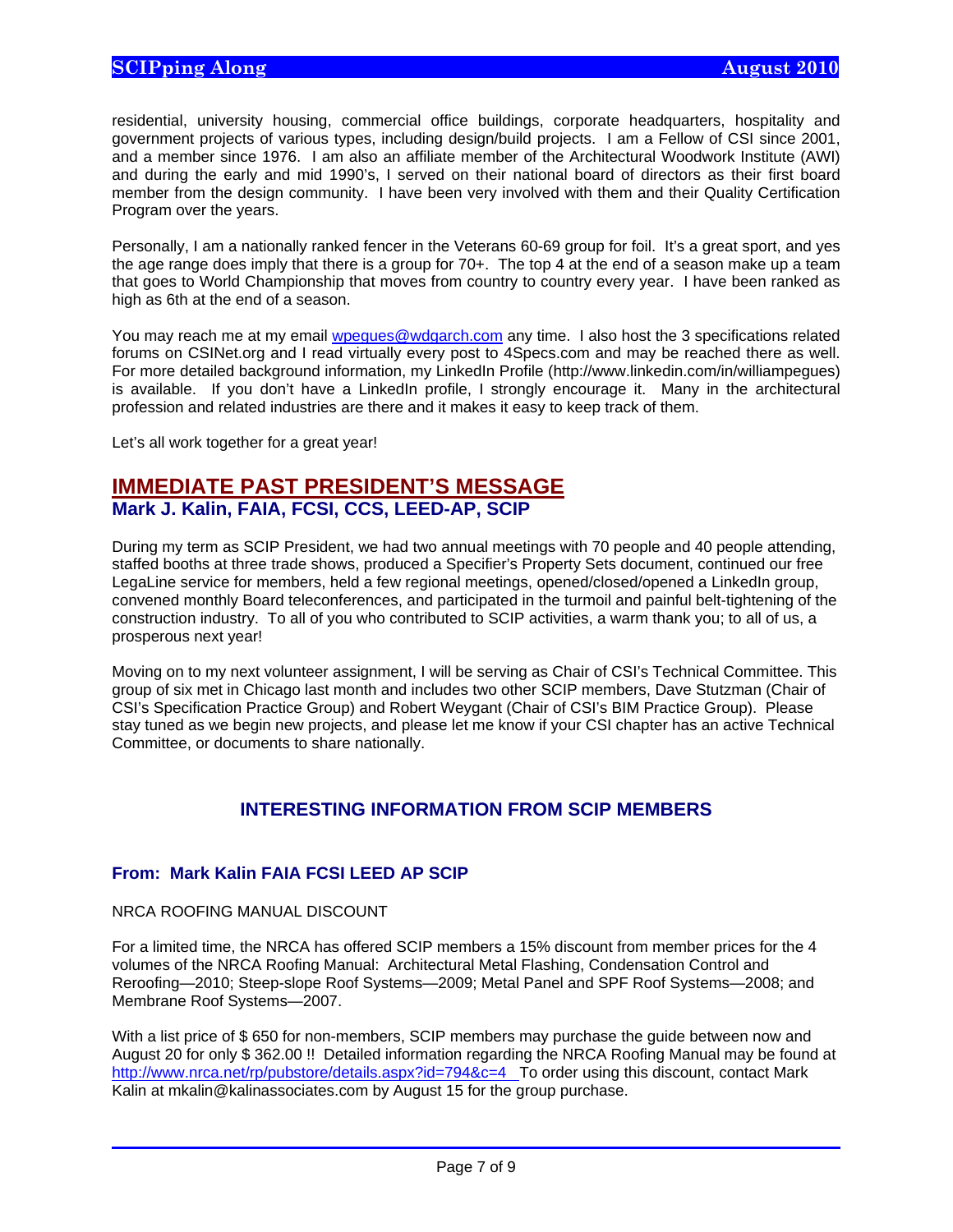#### **From: David Lorenzini FCSI, CCS, SCIP**

#### **Upgrade Discounts for Microsoft Office 2010**

There aren't any. That's right, Microsoft requires everyone, existing customer or not, to pay the same price for Office 2010. For those specifiers who use Microsoft Word and usually skip a version every once in a while, they will have a reason to skip Office 2010.

At the Annual SCIP Forum in Philadelphia in May 2010, I spoke about this issue, and I wanted to bring it to the attention of all members, since many of them use Microsoft Office products. Unfortunately, it is a complex issue and the solution depends on what your needs are. If you didn't upgrade to Word 2007 because you didn't like the new ribbon interface, then you won't like version 2010 either. Your best bet is to wait until there is a compelling reason to change. Another solution around the problem is to look at a free copy of Open Office or Google Docs.

If you are attached to Microsoft Office and you decide it is time to upgrade, then you should know about the Microsoft Technology Guarantee. If you buy a new copy of Microsoft Office 2007 now, even if you already own a copy of Office 2007, you may qualify for a free copy of Microsoft Office 2010. However, this only makes sense if you intend to buy the Professional or Ultimate version, since the lesser priced bundles won't save enough to be worth the effort.

Based on discount prices published by Amazon on July 26, a new copy of Office 2010 cost \$416.49 for the disk version. However, if you purchase a copy of Office 2007 Small Business Upgrade for \$223.98, you qualify for a free copy of Office 2010 Professional, a savings of \$192.51. The condition is that you have to install, activate, and register it by September 30, 2010. You only need to be using any 2000-2007 version of an Office program or suite to install an upgrade version of Office 2007, except for the Office Student and Teacher version. Note that eBay copies are specifically excluded from qualifying.

You will be required to enter your date of purchase and your Office 2007 Product ID, as well as create a Windows Live ID if you do not already have one. Microsoft's online validation system will confirm whether you are eligible for the upgrade. You can then download your Office 2010 product immediately at no additional cost, or you may also be able to order a DVD for a small charge. Note that you only have until October 31, 2010 to claim your free copy of Office 2010.

This is just a summary of the Technology Guarantee. All the details are on the Microsoft web site at http://office2010.microsoft.com/en-us/tech-guarantee/.

PS: There is one other issue you should be aware of. There is a Product Key Card option which is intended for use on a new computer. All you get is a card with a Product Key number. It is cheaper than the disk version, but it only allows you to install it on one computer without the privilege of transferring it to another computer, even if your computer has to be replaced.

#### **From: John Regener, AIA, CCS, CCCA, MAI, CSI, SCIP, eieio**

#### INDEPENDENT SPECIFIERS DO "LUNCH & LEARN"

 $\overline{a}$ 

There are eight identified independent construction specifications writers in Orange County, California. About twice each month, we assemble for lunch hosted by the representative for a building products company or a trade association. Attendance is high, limited only by work deadlines and vacation schedules. The presentations are usually AIA Learning Unit accredited and the topics and discussion almost always pertain to writing specifications for the products involved.

The significance of this is that it is *ad hoc* by design. The group has been meeting for about nine years. There is no formal name for the group and there is no elected or appointed leadership. The group has no